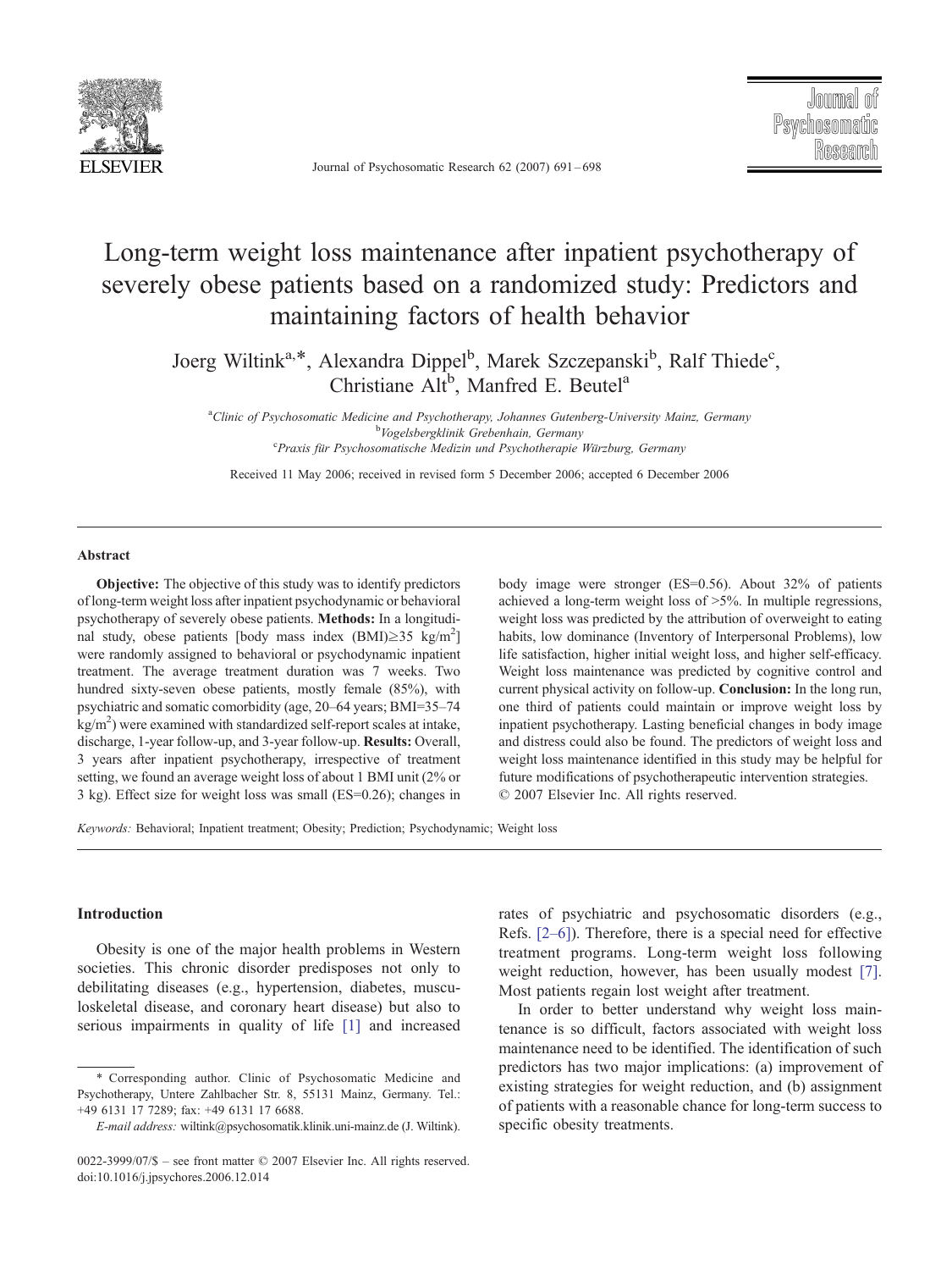Predictors of long-term success have not bee[n c](#page--1-0)learly identified yet. Recently, Elfhag and Rossner [8] have comprehensively reviewed the literature between 1980 and August 2004 for potential factors associated with weight loss and weight regain over a period of at least 6 months after treatment, with a mean follow-up duration of about 2 years. They identified the following predictors of lasting weight reduction: attitudes toward weight and eating (e.g., regular meal rhythm, internal motivation to lose weight, and cognitive control, especially flexible control of eating behavior, low disinhibited eating, and hunger), personality (e.g., better coping strategies and self-efficacy), initial weight loss [\[9\],](#page--1-0) physically active lifestyle, social support, and no history of weight cycling.

In another recent review, only pretreatment variables were taken into account. Few previous weight loss attempts and an autonomous, self-motivated, cognitive style were the best prospective predictors of successful weight reduction [\[10\].](#page--1-0)

Predictors of a positive outcome following behavioral treatment were as follows: longer duration of treatment, greater experience of therapist, frequency of patient therapy contacts, physical exercise, involvement of family [\[11\],](#page--1-0) and improvement of psychiatric symptoms and eating behavior in the posttreatment period [\[12\].](#page--1-0) Based on these and related findings [\[13\],](#page--1-0) there is a two-way relationship between obesity and psychiatric disorders: obesity stigmatization leads to psychiatric disorders, and eating disorders underlying obesity are part of psychiatric disorders. Therefore, besides weight reduction, self-representation [\[14\],](#page--1-0) body image [\[15\],](#page--1-0) and distress [\[16\]](#page--1-0) are discussed as goals of obesity treatment.

In recent studies, changes in body image were not related with changes in weight [\[16\],](#page--1-0) or only several aspects of body image changed in the same manner as weight [\[17\].](#page--1-0) In a study with 30 obese patients with stable weight reduction after bariatric surgery, normalization of body dissatisfaction, feelings of fatness, and physical attractiveness could be observed. Body disparagement and salience of shape improved but did not reach the levels of controls [\[17\].](#page--1-0) These findings suggest that some aspects of body image are substantially accounted for by overweight. Other aspects seem to reflect inner feelings and self-esteem, which are less dependent on weight.

So far, there has been a dearth of psychotherapy intervention studies that systematically analyze the impact of patient and treatment characteristics on the prediction of weight loss maintenance in the long run. While psychodynamic treatments are still prevailing in Germany and other countries, to date, studies have usually been limited to behavioral treatments (e.g., Carels et al. [\[18\]\)](#page--1-0). Therefore, it seems timely to compare psychodynamic and behavioral treatments of obese patients. In this paper, we report the results of a randomized prospective study [\[19,20\]](#page--1-0) focusing on the long-term effects of inpatient treatment on weight loss (behavioral and psychodynamic) and on the prediction of weight loss and weight loss maintenance by patient characteristics. Besides weight reduction, we were interested in the long-term effects of inpatient treatment on cognitive variables (especially body image) and psychological distress.

Based on previous findings, we expected to explain a substantial amount of variance in weight loss and weight loss maintenance by the following predictors: less comorbidity



Fig. 1. Study design and sample sizes. (1) Excluded were patients with a BMI<35 kg/m<sup>2</sup> at intake and with lack of German language competence. (2) General practitioners were contacted when patients had given their written consent. (3) Percentages based on respondents at 1-year follow-up. (4) Percentages based on respondents at discharge.